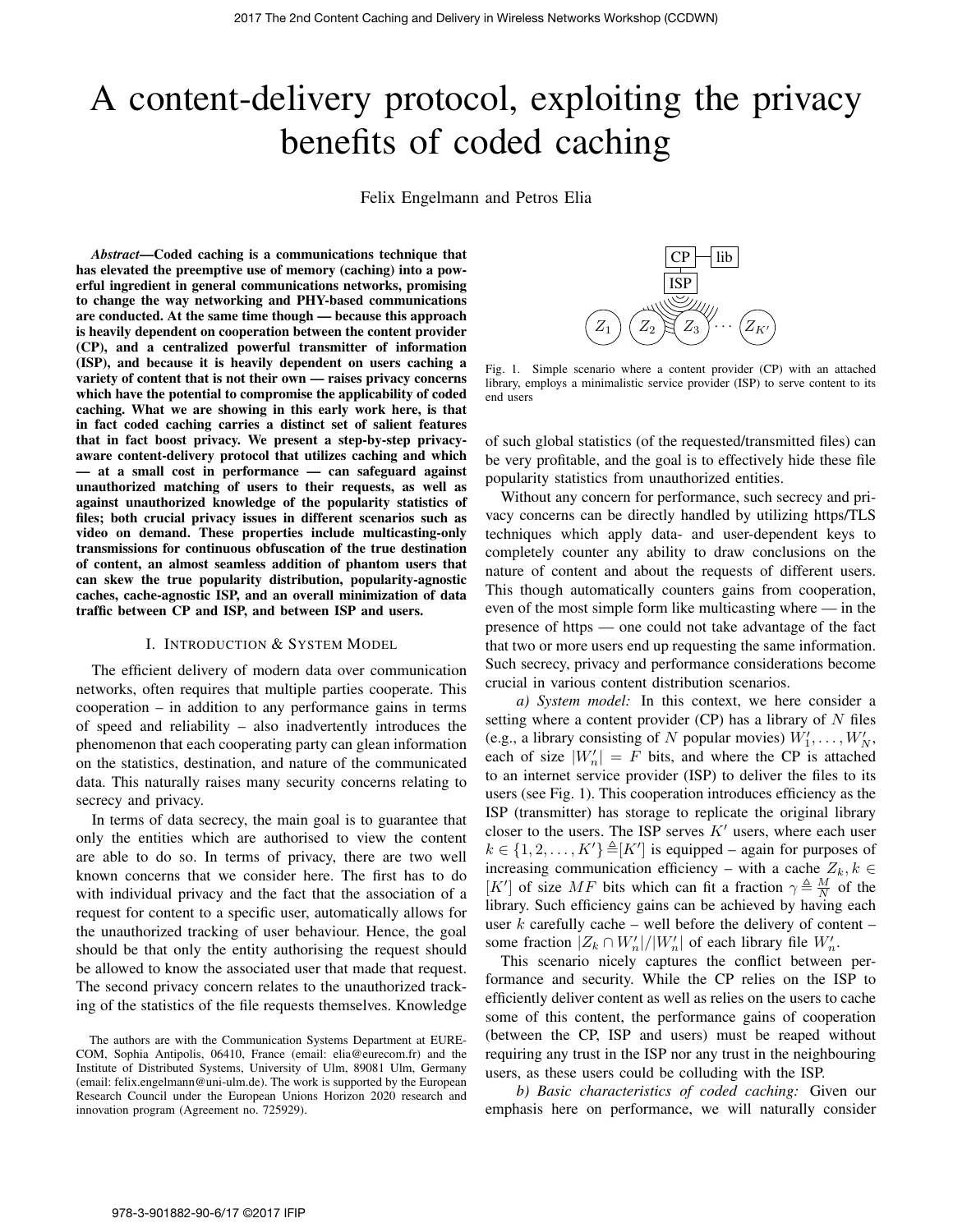coded-caching solutions [1] which provide a paradigm shift in the way caches are utilized, and which render the use of caches at the end-users, meaningful. Let us first give some background on coded caching.

Coded caching was proposed by Maddah Ali and Niesen in the seminal work [1] as a technique which — after carefully caching content at the receivers, and properly coding across different users' requested data — provided increased effective throughput and a reduced network load. The proposed solution was motivated by the fact that wireless traffic is heavily video on-demand (over 60%), which entails an ability to predict data requests in advance ("the night before"). This approach was based on caching content from an existing library of many popular files. Each user would pre-store (without knowing the next day's requests) a carefully selected sequence of sub-files from the library, specifically designed to speed up (next day's) communications. Essentially memory is used to disseminate side-information, which can be best utilized by multicasting, i.e., by transmitting signals that must be 'heard' by many.

Based on this insight, coded caching allowes to deliver a scaling number of files with delay that increases only marginally with the number of users, and which quickly converges to a constant delay upper bound, irrespective of the number of users. While we will see more of the details later on, it is very important to note that our proposed solution, which is based on adding extra users, does not impose a substantial cost in the performance (capacity requirements, or speed) of the system, and it never exceeds the above fixed bound, irrespective of the number of (phantom) users that we will add. Hence part of what this paper shows is how — using coded caching — allows us to reap the privacy benefits of having many users' messages combined, with almost no cost in performance. We believe that currently, no such solution comes close to providing such a combination of privacy and performance gains.

*c) Related work on secrecy and caches:* In current Content Distribution Networks (CDN) the caches must be trusted by the users and can collect detailed statistics about the unicast connections. Therefore they are managed by the CP, while located at the ISP. This is a problematic situation, as physical access by the ISP can circumvent any security measures. A more evolved approach is Content Centric Networking (CCN) where caches are natural nodes forwarding data to multiple requesters. Unfortunately these nodes can trace content and create statistics, undermining the privacy of the requests. Similarely, Leguay *et al.* [2] propose encrypted objects in caches at the edge of the network with bandwidth intensive re-encryption operations to counter linkability of requests for the same content.

*d) Related work on coded caching:* This work in [1] has inspired a sequence of other works (cf. [3], [4], [5], [6], [7], [8]) which explore the limits of coded caching under different assumptions. Additional interesting works include [9], [10], [11], [12], [13], [14], [15], [5], [16], [17] as well as other work such as [18] on the cache-aided erasure broadcast channel, the works in [19], [20] on the wireless interference channel with transmitter-side caching, and our work in [21].

*e) Related work on coded caching and secrecy:* With the understanding that coded caching has the potential to offer much needed and unprecedented performance-gains in modern content-distribution scenarios, recent work has sought to explore different secrecy-related aspects of coded caching. The first thing to note is that, as stated above, coded caching manipulates data in order to convert a mainly-unicast set of transmissions into a single-shot multicast transmission that serves many users at a time, even if these users have requested different content. This efficient utilization of coded multicasting, automatically excludes the full use of https.

In terms of secrecy-related aspects of coded caching, the work in [22] analyzes the secure caching problem and introduces a scheme that guarantees secrecy (i.e., guarantees inability to access unauthorized *content*) at a cost that becomes negligible – in information theoretic terms – as the number of users and files increases. This is accompanied by a proof that, even for smaller (feasible) parameters, the delivery delay of the proposed scheme comes within a constant multiplicative factor from the information-theoretic optimal delay. Another interesting related work can be found in [23] which provides an information-theoretic approach for achieving perfect secrecy between users with the help of a secret threshold sharing, that guarantees that each user can decode their requested file only.

We here place an additional focus on privacy, which can be breached for a variety of reasons, ranging from having more than one user requesting the same file (an event which can be easily detected at the ISP, who could employ the use of colluding users to identify the content requested by noncolluding users), as well as reasons relating to the fact that data is cached throughout various users' caches. Generally privacy issues arise as a result of the cooperation between the CP, the ISP and the users, and these issues are critical because the information about what users consume, has very high value in video-on-demand applications.

## II. PRIVACY DRAWBACKS OF CACHE-AIDED UNICAST, AND PERFORMANCE DRAWBACKS OF HTTPS

The above-mentioned security issues in the absence of https, are directly associated to, and aggravated by, the common unicast method typically used by ISPs to communicate with the users, as well as by the common methods typically used to exploit caches at the receivers.

1) Unicast transmissions — where the ISP is asked to send specific content to specific users — naturally disclose the destination of content, thus automatically allowing association of a data pseudo-label<sup>1</sup> to the requesting user, which in turn can reveal the true label of the request of that user. This last step (from the pseudo-label to the real label of the requested file of a specific user) can be achieved simply by having an active set of (virtual) malicious users colluding with the ISP, and requesting each file in the library just once, to get the

<sup>&</sup>lt;sup>1</sup>Here we make the distinction between the 'label' of a file (e.g. the actual file name, such as the name of a movie), and the 'pseudo-label' of a file which is a secretly scrambled version of the label.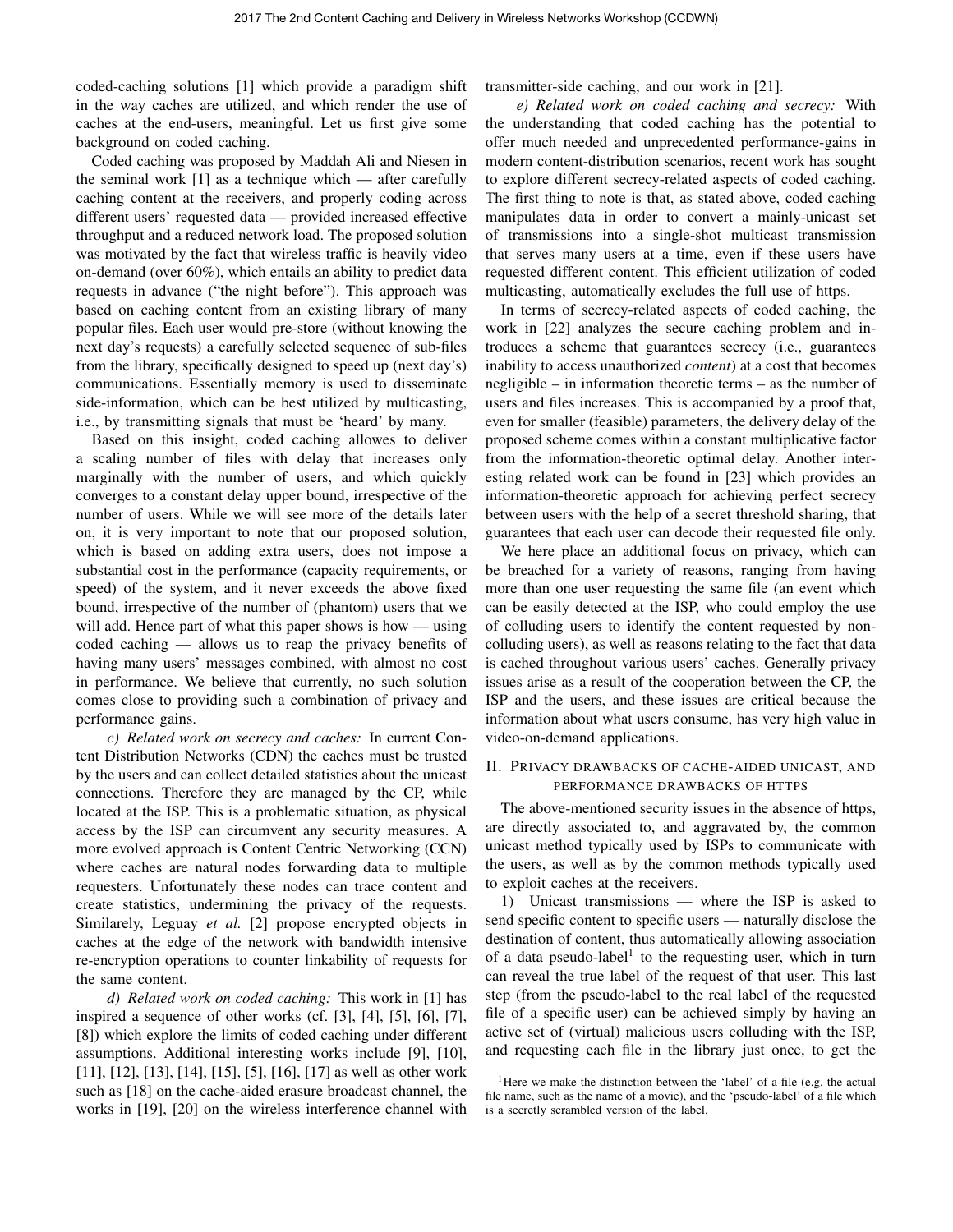pseudo-label. The ISP, who already knows (due to the use of unicast) which pseudo-label each user has requested, can now deduce the requested labels for a number of users. Hence, in the absence of perfect pseudo-label obfuscation, we will take the worst-case approach and assume that finding a real file name (true label) from the pseudo-label, is feasible.

2) The second problem, of allowing — in this case the ISP — to gain unauthorized access to the file popularity statistics, is further aggravated by the typical 'data-push' uses of caches which must reflect the true popularity statistics of the pseudolabels and thus of files.

Such traditional methods — where the locally available part of a request is directly retrieved from the cache of the requesting user, while the rest is transmitted via unicast simply forward data closer to the users during off peak hours in order to reduce the volume of transmission during peak hours. Such methods though, yield local caching gains which suffer severely if caching fails to properly account for, and exploit, the popularity statistics<sup>2</sup>. Hence, in such cases, caches must reflect the true popularity statistics which means that a colluding user can — directly from their own cache — deduce the histogram of the pseudo-labels and thus to a certain extent the histogram (popularity statistics) of the labels themselves.

3) On the other hand, the third problem relates to performance. Known TLS privacy-preserving solutions such as https, currently place a very large burden on the communication links, by limiting cooperation. For example, as we mentioned before, https is not known to allow for efficient multicasting, because the keys are both user- and data-dependent, which means that the same content will be encrypted into entirely different sequences of bits which cannot share a communications link. This limitation becomes even more damaging in coded caching, which would loose almost all achieved gains as it is entirely built around coded multicasting. In fact, https does not allow efficient use of caches, even in the uncoded case because it limits local caching gains by not exploiting common requests, and because it places a very large burden on the placement phase by having to distribute a total of  $KMF$ bits across the caches, rather than the total of  $NF$  bits of the library.

Furthermore, in the absence of https, attempts to continuously scramble the file names (i.e., to continuously generate new pseudo-labels) require updating also the associated content it self (updating the ISP library), which can place some burden on the link from the CP to the ISP. In our case, this burden becomes very substantial because we would have to continuously update all the users' caches as well, placing additional burden on the ISP-to-users links.

## III. IDENTIFYING CATALYTIC INGREDIENTS FOR EFFICIENT PRIVACY-AWARE CACHE-AIDED COMMUNICATIONS

The above privacy drawbacks, bring to the fore a set of ingredients/properties that facilitate privacy in high-performance cache-aided communications.

*Property 1. Multicast-only transmissions.* Unlike unicast, multicast can have the advantage that each transmission is simultaneously meant for many users at a time. In the presence of many such users, such multicasting can make it harder for the ISP to associate content to users.

*Property 2. Popularity-agnostic caches.* The goal is to be able to derive high caching gains that are robust, even to the most severe deviation between the true statistics and those observed in the caches, which would thus reveal little about the true popularity statistics (of even the pseudo-labels).

*Property 3. Cache-agnostic ISP.* Furthermore, although a bit premature at this point, an additional property that facilitates privacy-aware cache-aided communications, is having the ISP – who in fact places the content during the cache-placement phase – be oblivious of the content in each user's cache, and also be unaware of the pseudo-labels in each user's cache. This will eventually guarantee, as we will see later on, that even though the ISP knows the pseudo-labels of the transmitted data during the delivery phase, it cannot associate users and requests.

*Property 4. Vanishing cost of additional user load.* Additionally we seek a method that can conceivably handle an increasing number of users, with only a minimal additional delay (required bandwidth) cost. As we will see, this property will allow us to give the CP the opportunity to use (virtual) phantom users to defend against an attack for deriving the true popularity statistics. The privacy usefulness of this property will be clarified later on.

*Property 5. Minimization of traffic between CP and ISP, and of traffic between ISP and users.* Finally — corresponding to the third aforementioned problem — the above properties should yield a method that minimizes the traffic load between CP and ISP (backhaul) and minimizes the load between the users and the ISP. This last requirement is important as it reflects a high received throughput of the users, and it becomes particularly crucial in wireless content delivery, where the wireless link capacity is the main bottleneck.

Such a protocol which satisfies all four first properties, which requires very small increases in the CP to ISP traffic load, and which is approximately optimal (in informationtheoretic terms) over the last ISP-to-users link, will be presented here, and will employ the decentralised coded caching method in [4].

# IV. SECRECY-AND-PRIVACY-AWARE CODED-CACHING PROTOCOL

We here describe the sequence of steps of the contentdelivery protocol, identifying how the aforementioned ingredients/properties are exploited to achieve obfuscation of users' requests and of popularity statistics.

<sup>2</sup>For example, using popularity-agnostic (local)-caching approaches that employ caches that reflect a uniform distribution (rather than the true, often geometric, distribution), would reduce the total duration for handling all  $K'$ users' requests, only by a factor of  $(1-\gamma)$ , compared to unicast transmission that would not use caches. This gain can be very small for typical values of  $\gamma$ . For instance, when  $\gamma \approx 0.01$ , such popularity-agnostic (local)-caching approaches would result in a delay (or needed bandwidth) reduction of only  $1\%$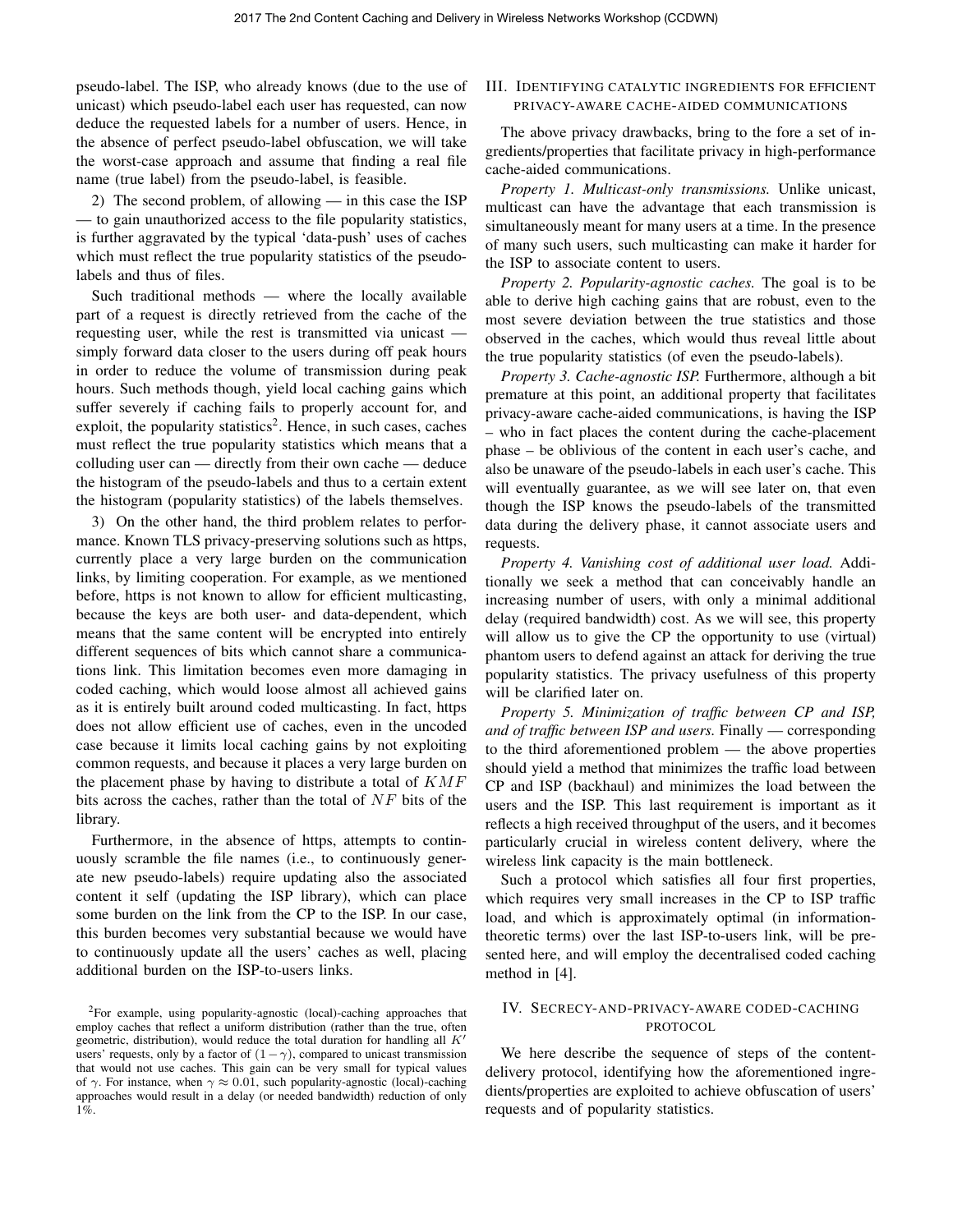1) The CP sends the library, encrypted, to the ISP. To achieve secrecy in our setting, we use a basic encryption approach with keys that are file-based (rather than file- and userbased). In our case, each file  $W'_n$  is symmetrically encrypted with a key  $E_n$  to  $W_n = f_{E_n}(W'_n)$  where f is the reversible encryption function (e.g. AES/OFB) which does not reveal any information on the plain-text with partial cipher-text. The keys  $E_n$  are randomly initialised and securely stored on the server. Key rotation can be performed by re-encrypting the files under the new key and re-distribute the newly encrypted files. Therefore the caches for this file must be invalidated. For a general introduction to cryptographic schemes, see Schneier [24].

2) Each user participating in the scheme must be authorized by the CP. Authentication can be performed over a secured channel by e.g. a token or credentials. Based on this channel, a secret parameter  $S_k$  is exchanged between each user k and the CP. This will be used as a seed for the pseudo-random algorithm that will fill-up each user's cache. The seed can be changed as necessary, as long as the CP and the users known which seed was used to cache a specific file.

3) The ISP broadcasts the encrypted library, and each user (based on their seed  $S_k$ ) caches a certain part of the encrypted content. The pseudo-random nature of the cache-placement algorithm — which can be a secure pseudo random number generator whose output defines which users should cache a sub-packet — keeps us in linewith the idea of distributed coded caching [4]. Hence each cache  $Z_k$  is filled with encrypted content, and the contents (the pseudo labels, and thus the labels) of the content in each  $Z_k$ , is unknown to all except to user  $k$  and the CP. On average the cache is equally occupied by all the files, i.e., that

$$
\mathbb{E}(|Z_k \cap W_n|/|W_n|) = \gamma, \ \forall n \in [N]. \tag{1}
$$

This satisfies our required *Property 2*.

4) The users send, over secure communications with the CP, directly to the CP, their requests. Each individual request is denoted as  $r'_k$  so each user requests file  $W_{r'_k}$ . All requests  $r'_{k}$  are received at the CP, who combines and shuffles them (using a secret permutation only known to the CP) to form  $r'$ .

5) The CP introduces phantom users. While the number of real users is  $K'$ , the CP can decide to introduce  $L$  additional phantom users, and encode as if there were more users  $K =$  $K' + L$ , each with their own request. The CP introduces a set of phantom requests  $r'_{K'+1}, \ldots, r'_{K}$ , which now are appended to the original (permuted) vector of requests  $\mathbf{r}'$ , to create a request vector  $\mathbf{r} \triangleq [\mathbf{r}', r'_{K'} + 1, \dots, r'_{K}].$  which is designed to reflect a different file popularity distribution, and to obfuscate the original popularity distribution. By appending the phantom requests to the end of  $r'$  they could be detected and removed. Shuffling r again removes the possibility to decide if a request is real or phantom.

The introduction of the phantom users will also help to defend against attacks meant to associate real users to their requests (i.e., to associate users to the pseudo-labels of the files they requested) in cases where only a very small number of real users request data (in which case, the obfuscation of the requests could have been weak). As we describe further down, this latter obfuscation (relating to associating users to file pseudo-labels) will be achieved because increasing  $K$  will automatically (as a result of the structure of coded caching) increase the degree of multicasting, i.e., will increase the number of users  $(K\gamma + 1)$  that are instantaneously served by a single transmission. In the end, as we also show further down, serving the phantom users will cause very modest additional communication load, which in fact diminishes as  $K'$  and  $K$ increase.

6) The CP sends transmission instructions to the ISP. These instructions are meta-data that describe *how to create* each linear combination (each XOR). For each XOR, this meta-data simply describes the pseudo-labels of the sub-files that are to be xored together. These labels are of substantially smaller volume than the actual data (this applies toward satisfying *Property 5*). The sequence of instructions (one instruction per XOR), which we denote here by  $X'$ , is calculated at the CP using function  $\psi^{sec}$  which takes as input all the  $r'_{k}, k = 1, \ldots, K$ , and all the keys  $(S_{k})$  which describe the structure (not the data) of each  $Z_k$ , and the structure of the library.  $\psi^{sec}$  does not require any actual data, and it reflects the coded caching algorithm in [4].

7) The ISP follows the instructions  $X'$  and applies it to its copied library to create the actual XORs (the actual data). This can be done without knowledge of the cachestructure at the ISP (thus fulfilling *Property 3*). Then the ISP proceeds to transmit the sequence of all such XORs (data), which we denote as X. Each XOR is designed (as in  $[4]$ ) to serve, on average,  $K\gamma + 1$  users at a time (*Property 1*). As mentioned above, the addition of the phantom users (in addition to skewing the statistics) increases the multicasting degree from  $K'\gamma + 1$  to  $K\gamma + 1$ , thus increasing the elements (pseudo-labels) in each linear combination, which makes it harder for the ISP to associate pseudo-labels to users<sup>3</sup>.

8) At this point, the ISP also broadcasts the meta data  $X'$ , which allows each user to know what is in the XOR intended for them. This does not affect privacy or secrecy as we designed  $X'$  so that it does not contain any useful information. Looking at  $X'$ , the users and the ISP will simply be able to conclude the corresponding request-histogram (of pseudo-labels) which though reflects (by design) the skewed statistics which — by adding phantom users with specific requests — deviate substantially from the true popularity statistics. Furthermore  $X'$  does not reveal an association of pseudo-labels to users; only in combination with the other  $S_k$ s, can anyone associate requests to users. As each user k only knows their own  $S_k$ , they will only deduce their own  $r'_k$ , which they already know.

<sup>&</sup>lt;sup>3</sup>This avoids attacks where, for example, all but one (or very few) of the real users are colluding with the ISP, in which case the ISP could have deconstructed the XOR (by taking out of the linear combination, the requests of its own colluding users) thus associating a pseudo-label to the remaining real user.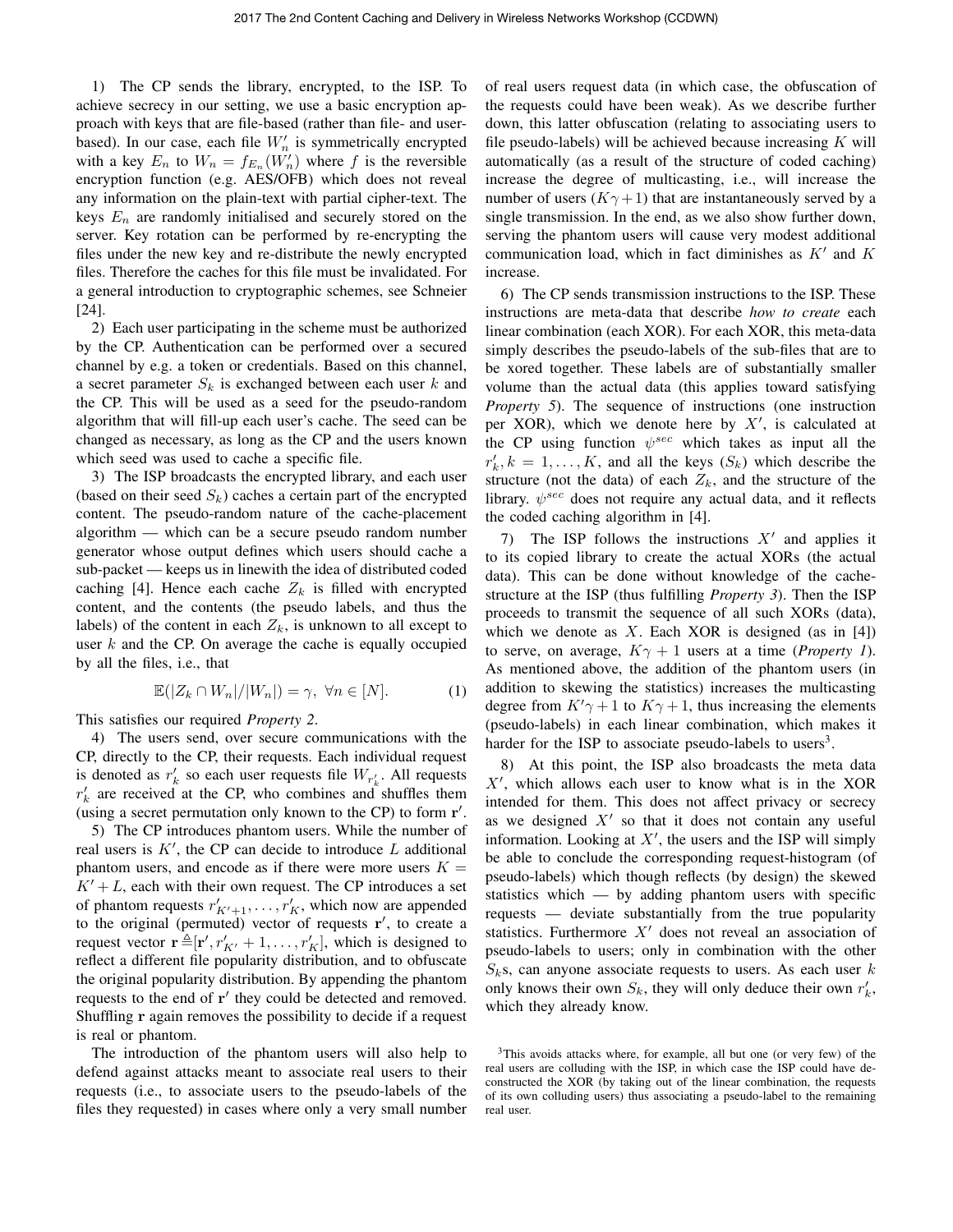9) Each user sees each transmission, which contains a linear combination of different subfiles, as well as the meta information that describes the pseudo-labels of the files that were xored together. If a user sees a useful subfile inside a received XOR, and has all other sub-packets that form that XOR, the user can decode the packet; with knowledge of metadata  $X'$ , each user k can follow the exact decoding procedure that characterizes decentralized coded caching, and can combine X and  $Z_k$  (under the instructions given in  $X'$ , and as a function of  $r'_k$ ) to decode and recover all missing sub-files of their requested file  $W_{r'_k}$ .

Finally to get the plain-text  $W_{r'_k}^{t^k}$ , the user can decrypt the file after retrieving the file key  $E_{r_n}^{\dagger}$  from the CP. The CP can thereby control the access to the plaintext.

For increasing file sizes  $F$ , the fraction of the meta-data  $X'$ is very small compared to  $X$ , which implies that the delay is dominated (more and more, as  $F$  increases) by the cost of communicating data. In accordance to  $[4]$ , we normalise  $T$ so that  $T = 1$  corresponds to the delay required to deliver a single file to a single cache-free user, without interference. We recall that in the presence of uncoded caching with uniform cache placement, the delay indefinitely increases with  $K$  as  $T = K(1-\gamma)$ . In comparison, for coded caching, directly from [4], we know that the entire transmission delay takes the form  $T_{cc} = K(1-\gamma)\frac{1-(1-\gamma)^K}{K\gamma}$  which very quickly, as K increases, converges to  $T_{cc} \rightarrow \frac{1-\gamma}{\gamma}$ . This shows — in alignment with *Property 4* — the robustness of the performance to the introduction of the phantom users, especially when  $K\gamma > 1$ , in the sense that the addition of a user only increases the required delay by a decreasing factor  $T_{cc}(K + 1) - T_{cc}(K)$  which continuously decreases as  $K$  increases, and which eventually vanishes to zero for all  $\gamma \in (0,1)$ .

# V. PERFORMANCE EVALUATION: COST OF OBFUSCATING A ZIPF POPULARITY DISTRIBUTION

Although in theory, the introduction of the phantom users does not have a substantial effect on the performance of the coded caching algorithm under ideal conditions, this increased number of users results (due to increased subpacketization) in an increase in the corresponding file size [15] which can be a limiting factor. For this reason, it might be preferable to split the library in two parts; the first part with the  $\tilde{n}$ most popular files  $W_1, \ldots, W_{\tilde{n}}$ , and the second part consisting of the remaining more rarely queried ones  $W_{n+1}, \ldots, W_N$ corresponding to the tail of the popularity distribution. The proposed solution here, would then apply coded caching only to the popular part of the library, while the tail would always be delivered by classical secure communications directly from the CP. This would also be the solution of choice for  $K' < 1/\gamma$ , in which case the gains of coded caching are limited.

Let us assume a Zipf popularity distribution with parameter  $\alpha \in (0,1)$ , and let us recall that the distribution's normalisation factor is approximately

$$
\sum_{k=1}^{N} \frac{1}{k^{\alpha}} \approx \int_{k=1}^{N} \frac{1}{k^{\alpha}} = \frac{N^{1-\alpha} + 1}{1 - \alpha}.
$$
 (2)



Fig. 2. Performance of our new scheme with  $\gamma = \frac{3}{100}$ ,  $\alpha = 0.8$  and  $\tilde{n} = 30$ out of  $N = 100$ .

Given that the number of real requests is  $K'$ , the most popular file will be (on average) requested  $p(1) = K' \frac{1-\alpha}{N^{1-\alpha}+1}$ times. Also given that we cache only from the first  $\tilde{n}$  files, and that the total number of requests served by coded caching, including phanton requests, is  $K$ , we have that

$$
K = p(1) \cdot \tilde{n} = K' \frac{1 - \alpha}{N^{1 - \alpha} + 1} \tilde{n}.
$$
 (3)

For the files in the tail, this average number of requests takes the form  $K' \left(1 - \frac{\tilde{n}^{1-\alpha}+1}{N^{1-\alpha}+1}\right)$  hence the corresponding total delay (required bandwidth) takes the form

$$
T_{pcc} = K(1-\gamma)\frac{1-(1-\gamma)^K}{K\gamma} + K'\left(1 - \frac{\tilde{n}^{1-\alpha}+1}{N^{1-\alpha}+1}\right)
$$
\n(4)

The delivery can always fall back to point-to-point unicast transmissions with a local caching gain for the first  $\tilde{n}$  files and achieve a total delay of

$$
T_u = K' \frac{\tilde{n}^{1-\alpha} + 1}{N^{1-\alpha} + 1} (1 - \gamma) + K' \left( 1 - \frac{\tilde{n}^{1-\alpha} + 1}{N^{1-\alpha} + 1} \right) \tag{5}
$$

As N,M and  $\gamma$  are fixed, an optimal  $\tilde{n}$  can be calculated to minimise the number of real users  $\hat{K}'$  in  $T_{pcc} = T_u$  from which on our scheme outperforms end-to-end transmission. This is shown in Figure 2, where we see that for the specific example, end-to-end transmission is better for up to around 30 users and from there on our scheme provides a linear gain.

## VI. CONCLUSIONS

This work is motivated by the fact that the distribution of large amounts of modern content over communication networks, must adhere to strict privacy requirements, while maintaining a reduced traffic between the participating parties. Towards this, we here leverage decentralised coded caching in a way that preserves much reduced communication cost while guaranteeing privacy and secrecy. The solution here does not require any additional cache updates at the ISP or the receivers, and does not require any need for substantial additional data exchange between the CP and the ISP.